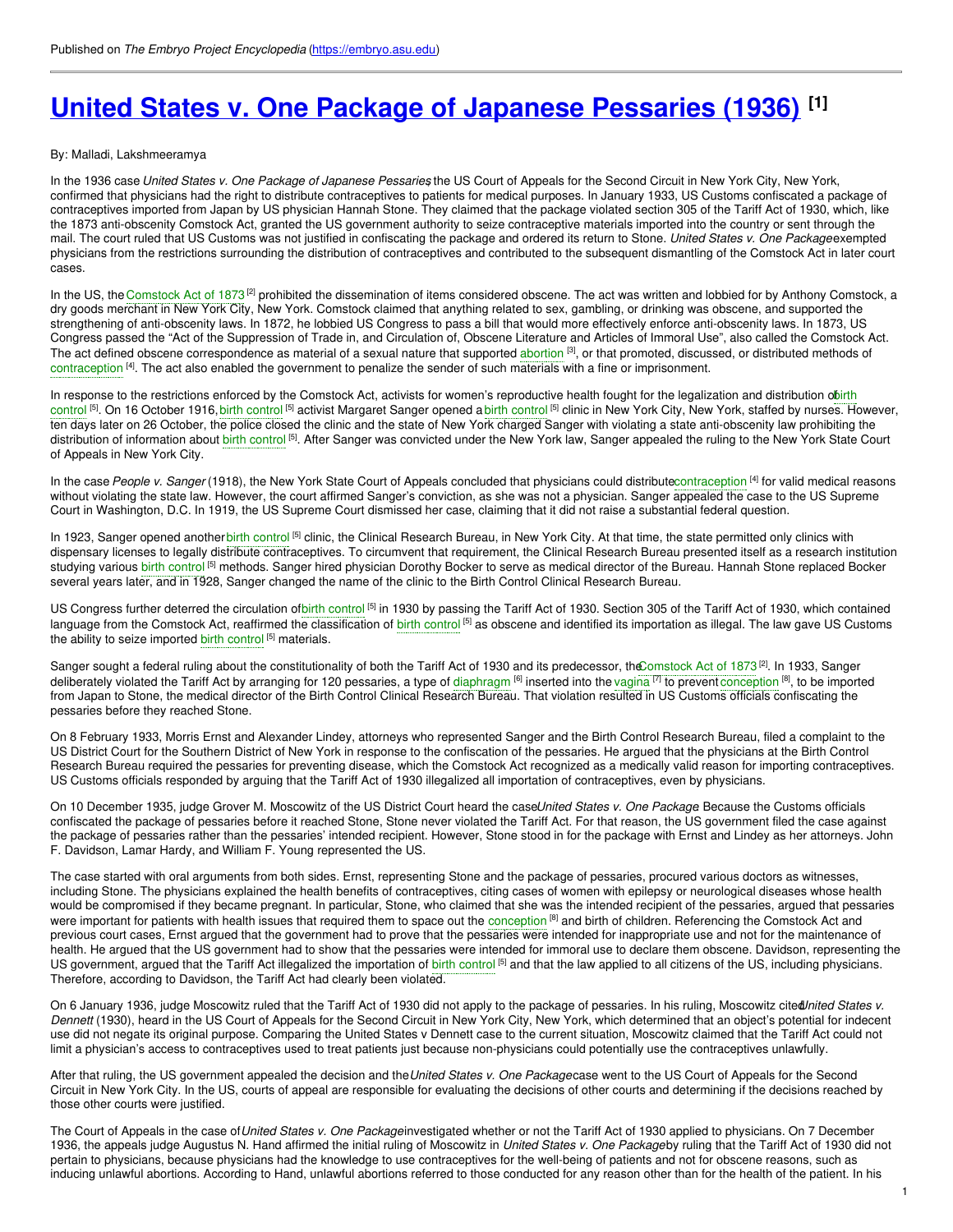ruling, Hand stated that the Tariff Act of 1930 originated with the [Comstock](https://embryo.asu.edu/search?text=Comstock%20Act%20of%201873) Act of 1873<sup>[2]</sup>, which attempted to suppress the distribution of materials meant for immoral use. The Comstock Act classified birth [contro](https://embryo.asu.edu/search?text=birth%20control)l <sup>[5]</sup> as obscene when used to prevent[conception](https://embryo.asu.edu/search?text=conception) <sup>[8]</sup> or induce [abortion](https://embryo.asu.edu/search?text=abortion) <sup>[3]</sup>. Hand claimed that saving a patient's life was not an immoral use of contraceptives and noted that the original draft of the Comstock Act had contained a clause, deleted in the final draft of the act, exempting physicians. He argued that the drafters of the Comstock Act omitted that clause to leave room for future interpretation. Consequently, Hand concluded that the [Comstock](https://embryo.asu.edu/search?text=Comstock%20Act%20of%201873) Act of 1873<sup>[2]</sup>, and subsequently section 305 of the Tariff Act of 1930, did not pertain to physicians and for that reason the package of pessaries should be released to Stone.

Historians note that the ruling of*United States v. One Package*essentially legalized birth [contro](https://embryo.asu.edu/search?text=birth%20control)l [5] in the US. Prior to the case, physicians had to justify their distribution of birth control as either preventing or treating disease. After *United States v. One Package*, physicians could prescribe contraceptives without justifying its purpose. It was no longer illegal for information and material relating to [contraception](https://embryo.asu.edu/search?text=contraception) <sup>[4]</sup> to be distributed through the mail as long as a physician sent the information. The *United States v. One Package*ruling allowed physicians to acknowledgebirth [control](https://embryo.asu.edu/search?text=birth%20control) [5] as a part of medicine. In particular, the American Medical [Association](https://embryo.asu.edu/search?text=American%20Medical%20Association)<sup>[9]</sup> officially recognized the importance and role of contraceptives in medicine in 1937, one year after the decision ir*United* States v. One Package. The recognition of [contraception](https://embryo.asu.edu/search?text=contraception) <sup>[4]</sup> by the American Medical Association influenced the support of education aboutbirth [control](https://embryo.asu.edu/search?text=birth%20control) [5] methods and provided legitimacy for birth [control](https://embryo.asu.edu/search?text=birth%20control)<sup>[5]</sup> clinics operating under medical control.

The ruling of *United States v. One Package*also contributed to the collapse of the Comstock Act's restriction ofbirth [control](https://embryo.asu.edu/search?text=birth%20control) <sup>[5]</sup>. In 1971, [contraception](https://embryo.asu.edu/search?text=contraception) <sup>[4]</sup> was removed from the items listed as obscene in the Comstock Act. Historian Roy Weinberg noted that while subsequent federal cases, such as *United States v.* Nicholas (1938), Consumer's Union v. Walker (1944), and United States v. H.L. Blake Co. (1960), further obviated the Comstock Act, United States v. One *Package* made the largest impact on striking down the law because it questioned the original intentions of the Comstock Act. *nited States v. One Package* also set the foundation for future cases in which the Comstock Act was finally dismantled, in particular US Supreme Court case *Griswold v. [Connecticut](https://embryo.asu.edu/search?text=Griswold%20v.%20Connecticut) [10]* (1965), which granted married couples the right to access birth [control](https://embryo.asu.edu/search?text=birth%20control) [5].

## **Sources**

- 1. Act of the Suppression of Trade in, and Circulation of, Obscene Literature and Articles of Immoral Use, Ch. 258, 17 Stat 596–600 (1873). <http://www.loc.gov/law/help/statutes-at-large/42nd-congress/c42.pdf> <sup>[11]</sup> (Accessed March 28, 2017).
- 2. Consumers Union of United States v. Walker, 145 F. 2d 33 (1944).https://scholar.google.com/scholar\_case? [q=Consumer%E2%80%99s+Union+v.+Walker+\(1944&hl=en&as\\_sdt=806&as\\_ylo=1944&as\\_yhi=1945&case=8728092003070506909&scilh=0](https://scholar.google.com/scholar_case?q=Consumer%25E2%2580%2599s+Union+v.+Walker+(1944&hl=en&as_sdt=806&as_ylo=1944&as_yhi=1945&case=8728092003070506909&scilh=0) [12] (Accessed April 9, 2017).
- 3. Critchlow, Donald, ed. *Politics of Abortion and Birth Control in Historical Perspective.*University Park: Pennsylvania State University Press, 2010.
- 4. Dienes, Thomas. *Law, Politics, and Birth Control*. Urbana: [University](https://embryo.asu.edu/search?text=University%20of%20Illinois) of Illinois [13] Press, 1972.
- 5. Griswold v. [Connecticut](https://embryo.asu.edu/search?text=Griswold%20v.%20Connecticut)<sup>[10]</sup>, 381 US 479 (1965). https://scholar.google.com/scholar\_case? [q=Griswold+v.+Connecticut+&hl=en&as\\_sdt=806&case=12276922145000050979&scilh=0](https://scholar.google.com/scholar_case?q=Griswold+v.+Connecticut+&hl=en&as_sdt=806&case=12276922145000050979&scilh=0) [14] (Accessed April 4, 2017).
- 6. Johnson, John W. Griswold v. [Connecticu](https://embryo.asu.edu/search?text=Griswold%20v.%20Connecticut)t<sup>[10]</sup>: Birth Control and the Constitutional Right of Privacy. Lawrence: University Press of Kansas, 2005.
- 7. The Margaret Sanger Papers Project. "The Brownsville Clinic and Committee of 100."New York [University](https://embryo.asu.edu/search?text=New%20York%20University) <sup>[15]</sup>. [https://www.nyu.edu/projects/sanger/aboutms/organization\\_brownsville\\_clinic.php](https://www.nyu.edu/projects/sanger/aboutms/organization_brownsville_clinic.php)<sup>[16]</sup> (Accessed March 13, 2016).
- 8. The Margaret Sanger Papers Project. "Tracing One Package The Case that Legalized Birth Control."New York [University](https://embryo.asu.edu/search?text=New%20York%20University) <sup>[15]</sup>. [https://www.nyu.edu/projects/sanger/articles/tracing\\_one\\_package.php](https://www.nyu.edu/projects/sanger/articles/tracing_one_package.php)<sup>[17]</sup> (Accessed January 22, 2016).
- 9. McCann, Carole Ruth. *Birth Control Politics in the United States 1916–1945*. Ithaca: Cornell [University](https://embryo.asu.edu/search?text=Cornell%20University) [18] Press, 1994.
- 10. Tariff Act of 1930, 19 U.S.C. Section 1305 (1930).<https://www.law.cornell.edu/uscode/text/19/1305> <sup>[19]</sup> (Accessed April 29, 2017).
- 11. Temkin, Elizabeth. "Contraceptive Equality: The Birth Control Center of the International Workers Order." *American Journal of Public Health* 97 (2007): 1737–45.
- 12. United States v. Dennett, 39 F. 2d 564 (1930). https://scholar.google.com/scholar\_case? <u>[case=13482364592557808136&hl=en&as\\_sdt=6&as\\_vis=1&oi=scholarr](https://scholar.google.com/scholar_case?case=13482364592557808136&hl=en&as_sdt=6&as_vis=1&oi=scholarr)</u> <sup>[20]</sup> (Accessed April 4, 2017).
- 13. United States v. HL Blake Company, 189 F. Supp. 930 (1960).https://scholar.google.com/scholar\_case? [q=UNITED+STATES+v.+H.+L.+BLAKE+COMPANY+%7C+189+F.Supp.+930&hl=en&as\\_sdt=803&case=11453279314161634309&scilh=0](https://scholar.google.com/scholar_case?q=UNITED+STATES+v.+H.+L.+BLAKE+COMPANY+%257C+189+F.Supp.+930&hl=en&as_sdt=803&case=11453279314161634309&scilh=0) [21] (Accessed April 9, 2017).
- 14. United States v. Nicholas, 97 F. 2d 510 (1938).https://scholar.google.com/scholar\_case?q=United+States+v.+Nicholas+ <u>[\(1938\)&hl=en&as\\_sdt=806&as\\_ylo=1938&as\\_yhi=1939&case=15233268526418391190&scilh=0](https://scholar.google.com/scholar_case?q=United+States+v.+Nicholas+(1938)&hl=en&as_sdt=806&as_ylo=1938&as_yhi=1939&case=15233268526418391190&scilh=0)</u> <sup>[22]</sup> (Accessed April 9, 2017).
- 15. United States v. One Package, 13 F. Supp. 334 (S.D.N.Y. 1936).https://scholar.google.com/scholar\_case? [q=united+states+japanese+pessaries&hl=en&as\\_sdt=806&as\\_ylo=1930&as\\_yhi=1940&case=7974657092247981792&scilh=0](https://scholar.google.com/scholar_case?q=united+states+japanese+pessaries&hl=en&as_sdt=806&as_ylo=1930&as_yhi=1940&case=7974657092247981792&scilh=0) [23] (Accessed April 9, 2017).
- 16. United States v. One Package, 86 F. 2d 737 (1936).https://scholar.google.com/scholar\_case? q=<u>One+Package+of+Japanese+Pessaries&hl=en&as\_sdt=806&case=14734857310809857501&scilh=0</u> <sup>[24]</sup> (Accessed April 4, 2017).
- 17. Weinberg, Roy David. *Laws Governing Family Planning*. Dobbs Ferry: Oceana Publications, Inc., 1968.
- 18. Zorea, Aharon. *Birth Control*. Santa Barbara: ABC-CLIO, 2012.

In the 1936 case United States v. One Package of Japanese Pessaries, the US Court of Appeals for the Second Circuit in New York City, New York, confirmed that physicians had the right to distribute contraceptives to patients for medical purposes. In January 1933, US Customs confiscated a package of contraceptives imported from Japan by US physician Hannah Stone. They claimed that the package violated section 305 of the Tariff Act of 1930, which, like the 1873 anti-obscenity Comstock Act, granted the US government authority to seize contraceptive materials imported into the country or sent through the mail. The court ruled that US Customs was not justified in confiscating the package and ordered its return to Stone. United States v. One Package exempted physicians from the restrictions surrounding the distribution of contraceptives and contributed to the subsequent dismantling of the Comstock Act in later court cases.

### **Subject**

[Obscenity](https://embryo.asu.edu/library-congress-subject-headings/obscenity-law) (Law) <sup>[25]</sup> Abortion--Law and [legislation--United](https://embryo.asu.edu/library-congress-subject-headings/abortion-law-and-legislation-united-states) States<sup>[26]</sup> [Abortion](https://embryo.asu.edu/library-congress-subject-headings/abortion) <sup>[27]</sup> Birth [control](https://embryo.asu.edu/library-congress-subject-headings/birth-control-clinics) clinics <sup>[28]</sup> [Contraception](https://embryo.asu.edu/library-congress-subject-headings/contraception) <sup>[29]</sup> [Reproductive](https://embryo.asu.edu/library-congress-subject-headings/reproductive-rights) rights <sup>[30]</sup> Comstock, Anthony, 1844-1915 <sup>[31]</sup> Birth Control Clinical [Research](https://embryo.asu.edu/library-congress-subject-headings/birth-control-clinical-research-bureau-new-york-ny) Bureau (New York, N.Y.)<sup>[32]</sup> Sanger, Margaret, [1879-1966](https://embryo.asu.edu/library-congress-subject-headings/sanger-margaret-1879-1966) <sup>[33]</sup> United [States.](https://embryo.asu.edu/library-congress-subject-headings/united-states-tariff-act-1930) Tariff Act of 1930<sup>[34]</sup> United States Postal [Service](https://embryo.asu.edu/library-congress-subject-headings/united-states-postal-service)<sup>(35]</sup> [Pornography](https://embryo.asu.edu/library-congress-subject-headings/pornography) <sup>[36]</sup> [Advertisements](https://embryo.asu.edu/library-congress-subject-headings/advertisements) <sup>[37]</sup> United States. Bureau of [Customs](https://embryo.asu.edu/library-congress-subject-headings/united-states-bureau-customs) <sup>[38]</sup> Stone, Hannah M. (Hannah Mayer), [1894-1941](https://embryo.asu.edu/library-congress-subject-headings/stone-hannah-m-hannah-mayer-1894-1941) <sup>[39]</sup> Ernst, Morris L. (Morris Leopold), [1888-1976](https://embryo.asu.edu/library-congress-subject-headings/ernst-morris-l-morris-leopold-1888-1976)<sup>[40]</sup> Lindey, [Alexander,](https://embryo.asu.edu/library-congress-subject-headings/lindey-alexander-1896-1981) 1896-1981<sup>[41]</sup> United States. Court of [Appeals](https://embryo.asu.edu/library-congress-subject-headings/united-states-court-appeals-2nd-circuit) (2nd Circuit)<sup>[42]</sup> United States. District Court (New York: Southern District)<sup>[43]</sup>

## **Topic**

[Legal](https://embryo.asu.edu/topics/legal) <sup>[44]</sup>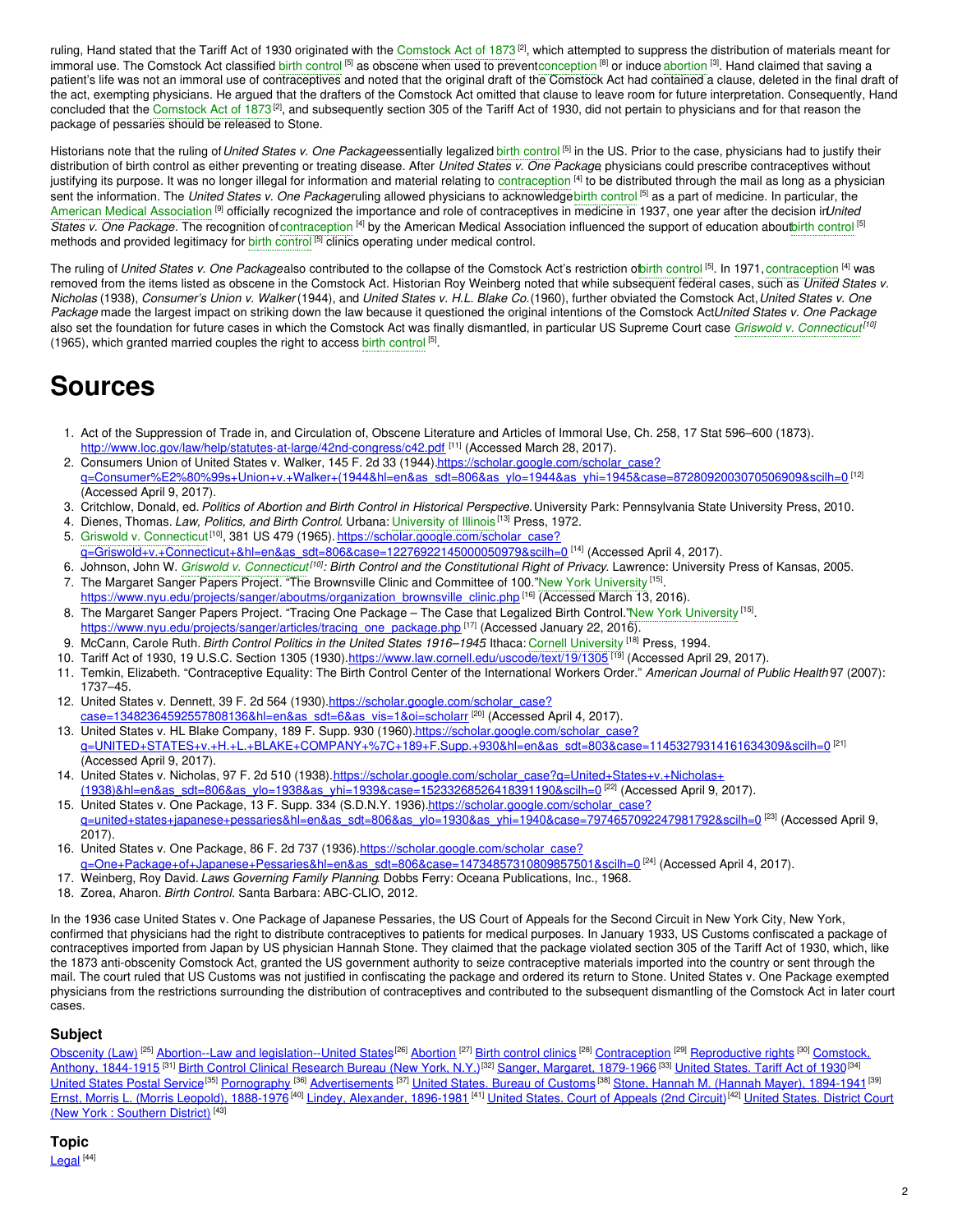#### **Publisher**

Arizona State University. School of Life Sciences. Center for Biology and Society. Embryo Project Encyclopedia.

#### **Rights**

Copyright Arizona Board of Regents Licensed as Creative Commons Attribution-NonCommercial-Share Alike 3.0 Unported (CC BY-NC-SA 3.0) http://creativecommons.org/licenses/by-nc-sa/3.0/

#### **Format**

[Articles](https://embryo.asu.edu/formats/articles) <sup>[45]</sup>

#### **Last Modified**

Wednesday, July 4, 2018 - 04:40

#### **DC Date**

2017-05-24

**DC Date Accessioned** Wednesday, May 24, 2017 - 15:09

**DC Date Available** Wednesday, May 24, 2017 - 15:09

**DC Date Created**

2017-05-24

## **DC Date Created Standard**

Wednesday, May 24, 2017 - 07:00

#### [Contact](https://embryo.asu.edu/contact) Us

© 2021 Arizona Board of Regents

The Embryo Project at Arizona State University, 1711 South Rural Road, Tempe Arizona 85287, United States

**Source URL:** https://embryo.asu.edu/pages/united-states-v-one-package-japanese-pessaries-1936

#### **Links**

- [1] https://embryo.asu.edu/pages/united-states-v-one-package-japanese-pessaries-1936
- [2] https://embryo.asu.edu/search?text=Comstock%20Act%20of%201873
- [3] https://embryo.asu.edu/search?text=abortion
- [4] https://embryo.asu.edu/search?text=contraception
- [5] https://embryo.asu.edu/search?text=birth%20control
- [6] https://embryo.asu.edu/search?text=diaphragm
- [7] https://embryo.asu.edu/search?text=vagina
- [8] https://embryo.asu.edu/search?text=conception
- [9] https://embryo.asu.edu/search?text=American%20Medical%20Association
- [10] https://embryo.asu.edu/search?text=Griswold%20v.%20Connecticut
- [11] http://www.loc.gov/law/help/statutes-at-large/42nd-congress/c42.pdf
- [12] https://scholar.google.com/scholar\_case?q=Consumer%E2%80%99s+Union+v.+Walker+
- $(1944&1=en&1=806&1=816&1=1944&1=1945&1=28092003070506909&1=0$
- [13] https://embryo.asu.edu/search?text=University%20of%20Illinois
- [14] https://scholar.google.com/scholar\_case?q=Griswold+v.+Connecticut+&hl=en&as\_sdt=806&case=12276922145000050979&scilh=0
- [15] https://embryo.asu.edu/search?text=New%20York%20University
- [16] https://www.nyu.edu/projects/sanger/aboutms/organization\_brownsville\_clinic.php
- [17] https://www.nyu.edu/projects/sanger/articles/tracing\_one\_package.php
- [18] https://embryo.asu.edu/search?text=Cornell%20University
- [19] https://www.law.cornell.edu/uscode/text/19/1305
- [20] https://scholar.google.com/scholar\_case?case=13482364592557808136&hl=en&as\_sdt=6&as\_vis=1&oi=scholarr
- [21] https://scholar.google.com/scholar\_case?
- g=UNITED+STATES+v.+H.+L.+BLAKE+COMPANY+%7C+189+F.Supp.+930&amp:hl=en&amp:as\_sdt=803&amp:case=11453279314161634309&amp:scilh=0
- [22] https://scholar.google.com/scholar\_case?q=United+States+v.+Nicholas+
- $(1938)$ &hl=en&as\_sdt=806&as\_ylo=1938&as\_yhi=1939&case=15233268526418391190&scilh=0
- [23] https://scholar.google.com/scholar\_case?
- .<br>q=united+states+japanese+pessaries&amp;hl=en&amp;as\_sdt=806&amp;as\_ylo=1930&amp;as\_yhi=1940&amp;case=7974657092247981792&amp;scilh=0 [24] https://scholar.google.com/scholar\_case?
- .<br>q=One+Package+of+Japanese+Pessaries&amp;hl=en&amp;as\_sdt=806&amp;case=14734857310809857501&amp;scilh=0
- [25] https://embryo.asu.edu/library-congress-subject-headings/obscenity-law
- [26] https://embryo.asu.edu/library-congress-subject-headings/abortion-law-and-legislation-united-states
- [27] https://embryo.asu.edu/library-congress-subject-headings/abortion
- [28] https://embryo.asu.edu/library-congress-subject-headings/birth-control-clinics
- [29] https://embryo.asu.edu/library-congress-subject-headings/contraception
- [30] https://embryo.asu.edu/library-congress-subject-headings/reproductive-rights
- [31] https://embryo.asu.edu/library-congress-subject-headings/comstock-anthony-1844-1915
- [32] https://embryo.asu.edu/library-congress-subject-headings/birth-control-clinical-research-bureau-new-york-ny
- [33] https://embryo.asu.edu/library-congress-subject-headings/sanger-margaret-1879-1966
- [34] https://embryo.asu.edu/library-congress-subject-headings/united-states-tariff-act-1930
- [35] https://embryo.asu.edu/library-congress-subject-headings/united-states-postal-service